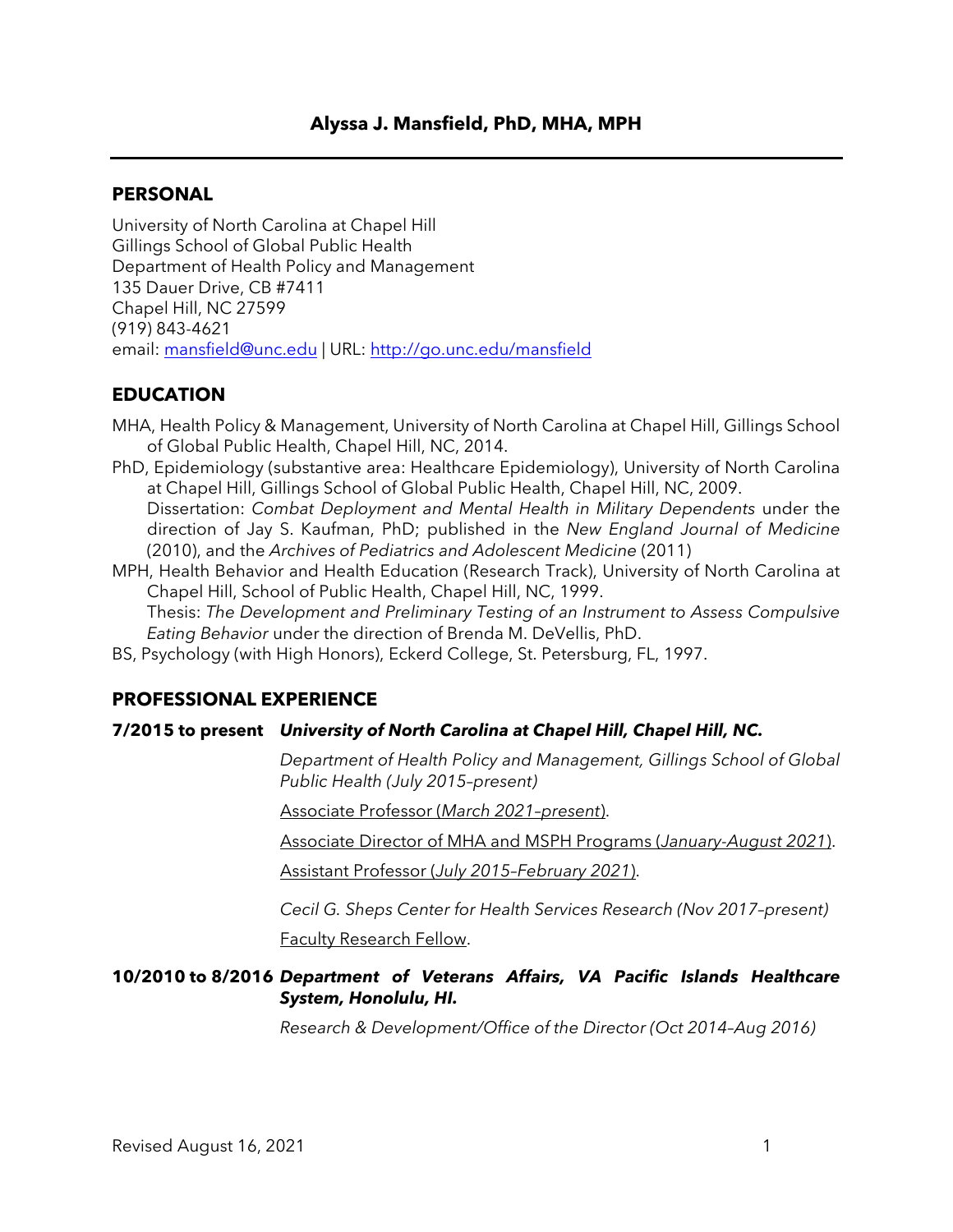Epidemiologist/Operations Analyst. Principal investigator on several VAfunded studies examining non-VA (fee basis) care and specialty VA care; statistical and methodological consultant for intramural and extramural VA research; analyzed health care system-level cost, access, and utilization data for operational reporting and planning activities.

### *National Center for PTSD-Pacific Islands Division (Oct 2010–Sep 2014)*

Epidemiologist. Led epidemiologic studies and analyses into the risk and protective factors of PTSD, trauma, and other mental health disorders among Veterans and other military populations; assessed predictors of treatment utilization and various outcomes for these conditions; competes for intramural and extramural grant funding; provided epidemiologic, methodological, and statistical consultation for new and ongoing VA research.

#### **5/2008 to 10/2010** *RTI International, Research Triangle Park, NC.*

Research Epidemiologist. Provided scientific guidance to develop military and civilian mental health research including study design, analysis, and publication activities; competed for research funding for new grants and contracts; utilized survey, program evaluation, and intervention approaches to mental health research in military populations; mentored and supervised mid- and junior- level staff. Projects included:

- RTI-UNC Evidence-based Practice Center (EPC) Issues Exploration Forum–Mental Health (RTI Task Leader, AHRQ contract)
- National Analytic Center (NAC) States In-brief Reports (Task Leader, SAMHSA contract)
- Methods-Clinical Heterogeneity (Co-Investigator, AHRQ contract)
- Tools for Mitigating Combat Stress-Related Injuries (Co-Investigator, DoD contract)
- Deployment, PTSD Symptoms, and Comorbid Mental Health Conditions in the Active Force and Reserve Components (Co-Investigator, DoD contract)

# **8/2007 to 5/2008** *Center for Public Health Preparedness, North Carolina Institute for Public Health, University of North Carolina at Chapel Hill, Chapel Hill, NC.*

Epidemiologist. Developed curriculum for CDC's Field Epidemiology Training Program – Central America; conducted statistical analysis, publication assistance, and general program support for state public health preparedness activities.

#### **12/2005 to 7/2007** *University of North Carolina Hospitals, Chapel Hill, NC.*

**Stroke Registry Coordinator.** Managed the daily operations of the Stroke Registry including analysis, coding, abstraction and transcription of clinical and demographic data via electronic and paper medical records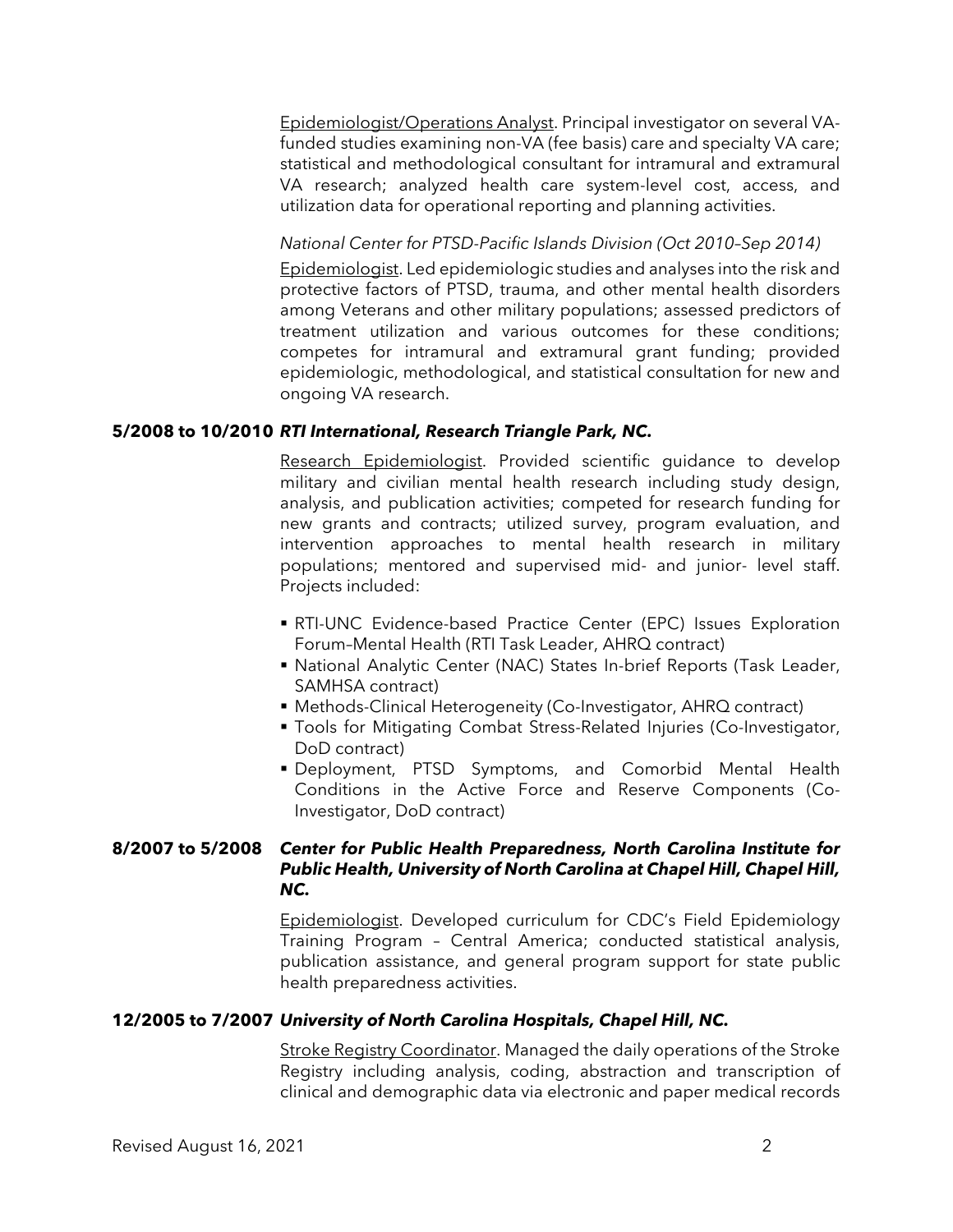and consultation with clinical staff for all suspected stroke and TIA patients admitted to UNC Hospitals; coordinated the Patient Safety/QA/PI process, data validation, and error reconciliation for the CDC-funded Paul Coverdell National Acute Stroke Registry.

### **9/2000 to 8/2003** *U.S. Army Center for Health Promotion and Preventive Medicine (now US Army Public Health Command), Landstuhl, Germany.*

Epidemiologist. Conducted injury and disease research and surveillance, medical record screening, epidemiologic investigation and training, program evaluation, statistical consultation, and program assistance for the U.S. military preventive medicine community.

#### **6/1999 to 6/2001** *Piedmont Research Institute, Chapel Hill, NC.*

Health Outcomes Research Scientist. Conducted project management involving health outcomes assessments for both commercial and NIHfunded research; development, psychometric evaluation, and translation/validation of instruments used in pharmaceutical clinical trials; quantitative and qualitative evaluation of quality-of-life and qualityof-care data from health and medical records, and focus groups; coauthored grant proposals, manuscripts, and technical reports.

#### **9/1998 to 9/1999** *Duke University Comprehensive Cancer Center, Durham, NC*

Women's Health Advisor. Provided tailored counseling to women concerning issues of breast cancer risk, mammography recommendations, and other breast cancer concerns for NIH-funded research; conducted surveys regarding colon cancer risk and sexually transmitted diseases.

#### **3/1996 to 8/1997** *Charter Behavioral Health Systems, Largo, FL.*

Program Technician. Facilitated groups, planned activities, charted progress, and promoted mental and physical well-being for patients (adolescent, adult, and geriatric populations) with substance abuse, eating disorders, and other mental health issues.

#### *Other Research Experience*

### **9/2002 to 12/2002** *Department of Epidemiology, University of North Carolina at Chapel Hill, Chapel Hill, NC*

Research Assistant for Dr. Wayne Rosamond: Responsible for database development and administration for the North Carolina Stroke Registry.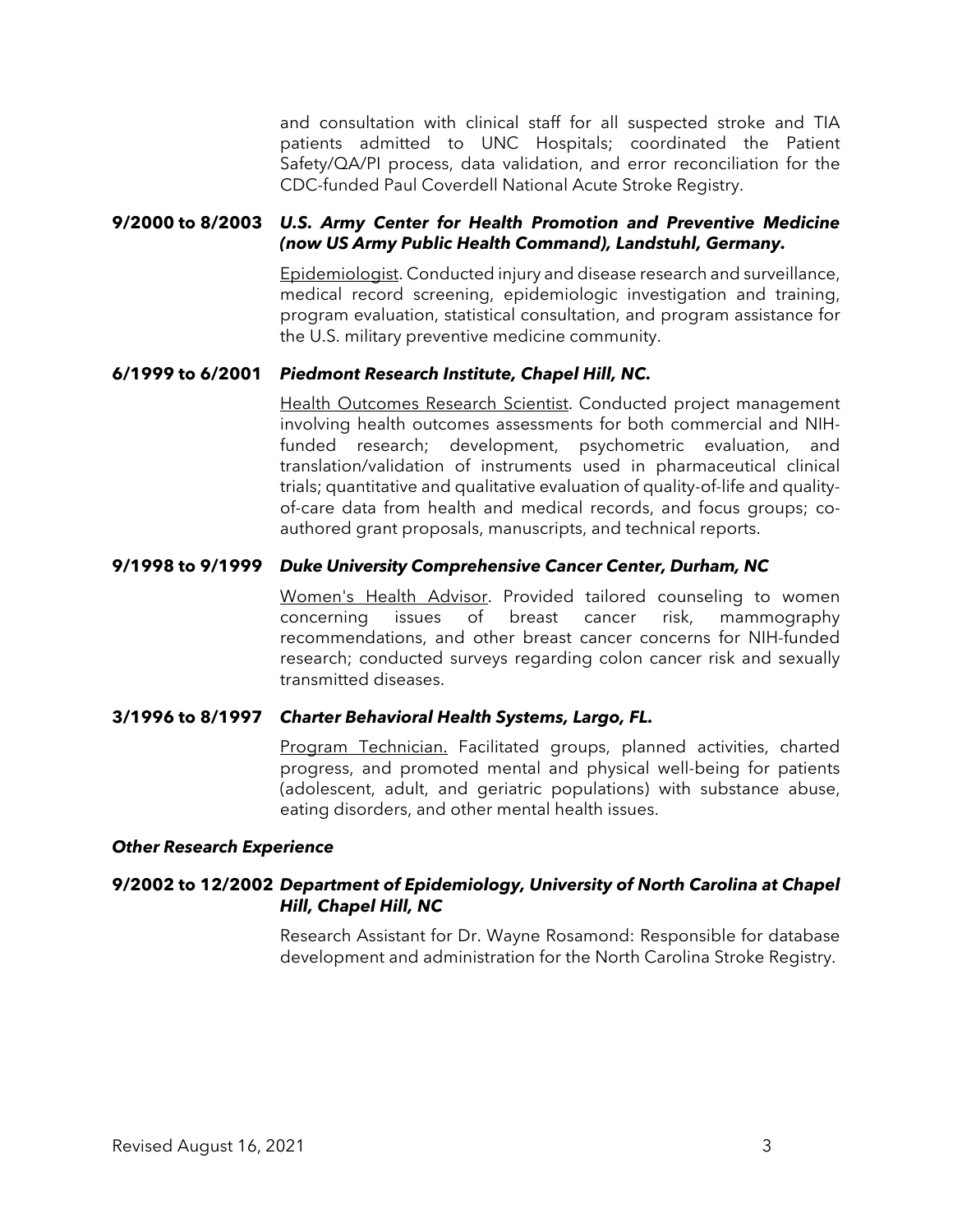#### **8/1997 to 7/1999** *Department of Health Behavior & Health Education, University of North Carolina at Chapel Hill, Chapel Hill, NC*

Research Assistant for Dr. Christine Jackson: Facilitated a six-session curriculum investigating alcohol-related normative attitudes and behaviors for eighth-grade students; assisted with payroll, interviewing, and hiring, and general program administration; February 1999–July 1999

Research Assistant for Dr. Vangie Foshee: Set up personal interviews for a study investigating gender differences in teen dating violence in rural North Carolina; Voice-transcribed completed interviews; July 1998– March 1999

Research Assistant for Dr. Karl Bauman: Completed protocol-based telephone interviews with parents and adolescents for national study investigating the impact of family intervention on adolescent tobacco and alcohol use; tracked participants to minimize attrition; August 1997– September 1998

#### **5/1998 to 6/1998** *Yale University, New Haven, CT*

Research Intern for Dr. Kelly Brownell: Collected and organized research data and materials for a published work examining the relationship between the environment and obesity, nutrition, and health; 200-hour unpaid research practicum.

#### **10/1995 to 8/1997** *Department of Psychology, Eckerd College, St. Petersburg, FL*

Research Assistant for Dr. Mark Davis: Assisted with various studies on empathy and community volunteering; Responsible for participant recruitment, in-person and telephone data collection, and analysis. October 1995–August 1997

Research Team Leader for Dr. James MacDougall: Directed design and implementation of an original research project investigating psychological reactance and eating behavior; developed measurement tools, collected data, analyzed data using SPSS, and completed experimental write-up of study. March–May 1996

Psychological Test Development Assistant for Dr. Sal Capobianco: Assisted on all levels of test construction, from selection of constructs to data analysis, helping to create a reliable and valid psychometric instrument to assess teamwork proposed for use by the Management Development Institute located at Eckerd College. February–May 1996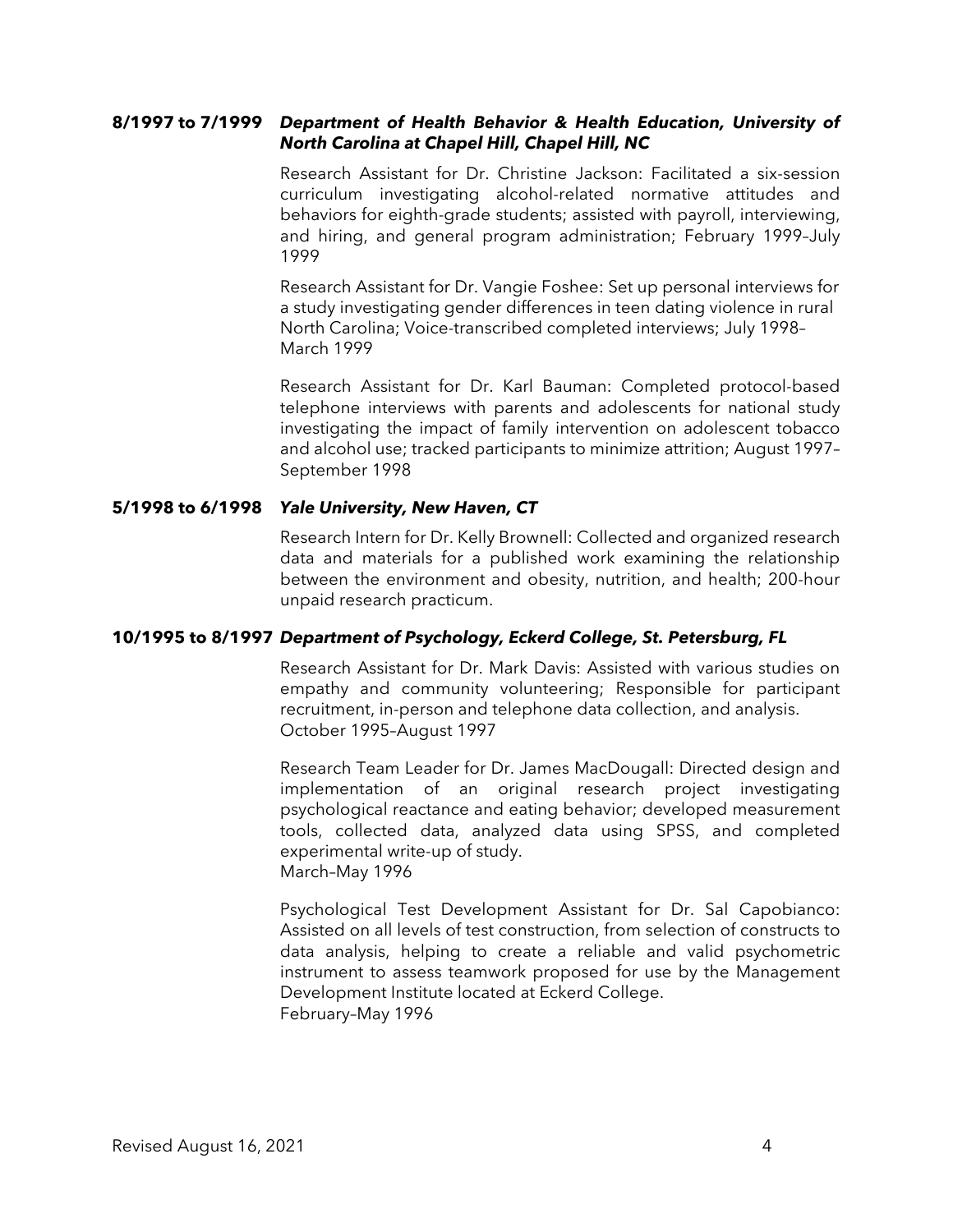#### *Volunteer Experience*

### **11/2004 to 8/2006** *Student Health Action Coalition, University of North Carolina at Chapel Hill, Chapel Hill, NC*

Volunteer: Provided HIV testing and risk reduction counseling, and rapid HIV testing services using OraQuick<sup>®</sup> to patients via a student-run organization at the University of North Carolina at Chapel Hill offering free health and social services to residents and their communities.

# **12/1997 to 3/1998** *North Carolina State Task Force on Heart Disease and Stroke Prevention, Raleigh, NC*

Volunteer: Collected, summarized, and presented data on the status of CVD prevention in a six-county area of North Carolina; Co-facilitated state-wide videoconference at UNC-Chapel Hill School of Public Health.

### **1/1996 to 3/1996** *Operation PAR (Parental Awareness and Responsibility), St. Petersburg, FL*

Intern/Volunteer: Conducted health education courses addressing substance use, sexual responsibility, AIDS awareness, and the use of tobacco products for adolescents in an outpatient program.

### **HONORS**

- **Edward G. McGavran Award for Excellence in Teaching**, Gillings School of Global Public Health, University of North Carolina at Chapel Hill (2020, School of Public Healthwide). Given annually, this award "recognizes career-long excellence in teaching by a faculty member at the UNC Gillings School of Global Public Health. Teaching, in this context, is broadly defined and includes activities inside and outside classroom settings (e.g., mentoring student research and practice activities, teaching-related administrative roles, and innovative developments in teaching methods and materials)."
- **Award for Teaching Excellence and Innovation**, Department of Health Policy and Management, Gillings School of Global Public Health, University of North Carolina at Chapel Hill (2019, departmental). Given annually "to honor faculty members who inspire students; enhance student learning through creative, engaging and innovative teaching methods; and/or support student success in the classroom and student growth as public health professionals."
- **Center for Faculty Excellence Course Redesign Grant Awardee**, University of North Carolina at Chapel Hill (2016-17 academic year, university-wide)
- **Selected for NIH Early Career Reviewer Program**, 2014
- **Rebecca James Baker Memorial Scholarship**, Department of Epidemiology, University of North Carolina at Chapel Hill, School of Public Health (2008-2009 academic year, departmental). Given annually to "worthy doctoral students who have demonstrated commitment to the study of epidemiology" at the UNC Gillings School of Global Public Health.
- **Amgen Pre-doctoral Fellowship**, Department of Epidemiology, University of North Carolina at Chapel Hill, School of Public Health (2006-2007 academic year, departmental)

Revised August 16, 2021 5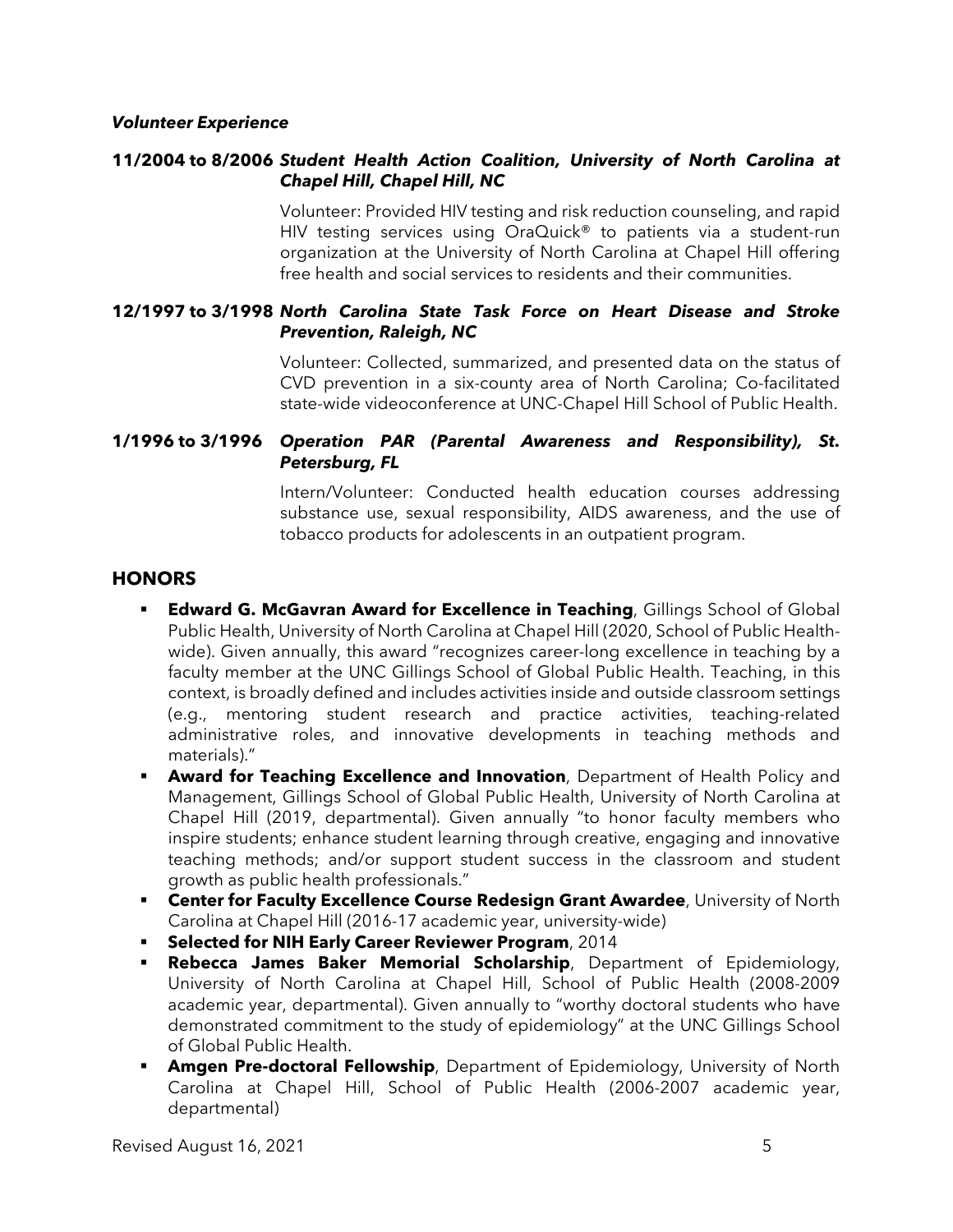- **Dr. Curtis Glenn Southard Award in Community Mental Health**, University of North Carolina at Chapel Hill, School of Public Health (2005-2006 academic year, School of Public Health-wide)
- **U.S. Dept. of Education Foreign Language Area Studies Grant** (Modern Greek), Athens, Greece (2005, university-wide)
- **Selected for/attended 53rd Annual Meeting of Nobel Laureates in Medicine**, Lindau, Germany (2003, national selection among U.S. graduate students)
- **Eckerd College Academic Dean's List** (1995-97 academic years)
- **Eckerd College Honors Scholarship** (1996-97 academic year)
- **Eckerd College, Graduated with Highest Academic Honors** (3.9+/4.0 GPA; 1997)

# **BIBLIOGRAPHY AND PRODUCTS OF SCHOLARSHIP**

# *Refereed Papers/Articles (\*indicates student-led research; student names are italicized)*

- 1. \**James HJ*, Trogdon JG, **Mansfield AJ**, Van Houtven CH, Lewis VA & Pink GH. Interhospital transfers and inpatient capacity among rural compared to urban hospitals in Maryland before and after global budgets. *Under review.*
- 2. \**Agwu C*, Purcell LN, Gallaher J, Young S, Banza L, **Mansfield AJ** & Charles A. Costeffectiveness analysis of the surgical Management of fractures in Malawi: An economic evaluation of a high and low-income country surgical collaboration. *Injury* 2020; Available online ahead of print. <https://doi.org/10.1016/j.injury.2020.11.002>
- 3. **Mansfield AJ**, Greenbaum MA, Schaper KM, Banducci AN & Rosen CS. PTSD care among veterans with and without co-occurring substance use disorders. *Psychiatric Services* 2017; 68(6):632-35.<https://doi.org/10.1176/appi.ps.201600128>
- 4. \**Roy SS*, Foraker RE, Girton RA & **Mansfield AJ**. Posttraumatic stress disorder and incident heart failure among a community-based sample of U.S. veterans. *American Journal of Public Health* 2015; 105(4):757-63.
- 5. **Mansfield AJ**, Schaper KM, Yanagida AM & Rosen CS. One day at a time: The experiences of partners of veterans with PTSD. *Professional Psychology: Research and Practice* 2014; 45(6):488-95.
- 6. **Mansfield AJ**, Schaper KM & Rosen CS. Recruiting partners of veterans with PTSD for survey research: Feasibility, response rate, and representativeness. *Journal of Traumatic Stress Disorders & Treatment* 2014:3(1). [doi:10.4172/2324-8947.1000118]
- 7. Jonas D, **Mansfield AJ**, Curtis P, Gilmore J, Watson L, Brode S, Crotty K, Viswanathan M, Tant E, Gordon C, Slaughter-Mason S, Sheitman B. Identifying priorities for patientcentered outcomes research for serious mental illness. *Psychiatric Services* 2012; 63(11):1125-30.
- 8. Gartlehner G, West SL, **Mansfield AJ**, Poole C, Tant E, Lux LJ, Lohr KN. Clinical heterogeneity in systematic reviews and health technology assessments: Synthesis of guidance documents and the literature. *International Journal of Technology Assessment in Health Care* 2012; Jan 5:1-8. [Epub ahead of print, PMID: 22217016].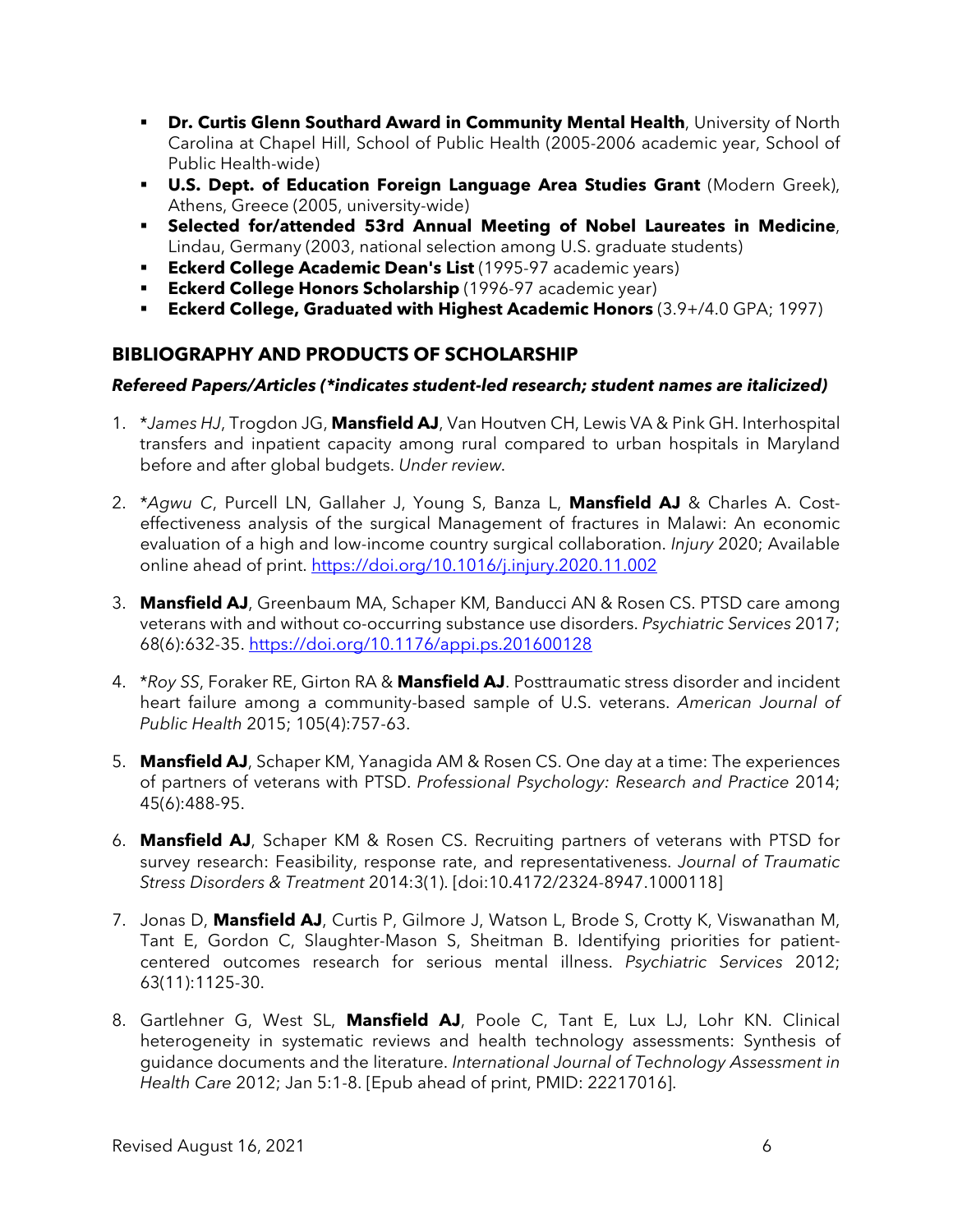- 9. **Mansfield AJ**, Kaufman JS, Engel CC & Gaynes BN. Deployment and mental health diagnoses among children of U.S. Army personnel. *Archives of Pediatrics and Adolescent Medicine* 2011;165(11):999-1005. [04JUL2011 Epub ahead of print/doi:10.1001/archpediatrics.2011.123].
- 10. **Mansfield AJ** & Engel CC. Understanding substance use in military spouses. *Journal of Clinical Psychology in Medical Settings* 2011; 18(2): 198-199. [doi:10.1007/s10880-011- 9244-5]
- 11. **Mansfield AJ**, Bender RH, Hourani LL & Larson GE. Suicidal or self-harming ideation in military personnel transitioning to civilian life. *Suicide and Life-Threatening Behavior* 2011; 41(4): 392-405. [doi:10.1111/j.1943-278X.2011.00039.x]
- 12. **Mansfield AJ**, Williams J, Hourani LL & Babeu LA. Measurement invariance of posttraumatic stress disorder symptoms among U.S. military personnel. *Journal of Traumatic Stress* 2010; *23*(1): 91–99.
- 13. **Mansfield AJ**, Kaufman JS, Marshall SW, Gaynes BN, Morrissey JP & Engel CC. Deployment and the use of mental health services among U.S. Army wives. *New England Journal of Medicine* 2010; 362(2): 101-109.
- 14. **Mansfield AJ**, Stehr-Green JK & Stehr-Green, PA. *Focus on field epidemiology: Cluster investigations of non-infectious health events*. Chapel Hill, NC: North Carolina Center for Public Health Preparedness, North Carolina Institute of Public Health 2008, 5(4).
- 15. Knapik JJ, Hauret KG, Arnold S, Canham-Chervak M, **Mansfield AJ**, Hoedebecke EL & McMillian D. Injury and fitness outcomes during implementation of physical readiness training. *International Journal of Sports Medicine* 2003; *24*(5): 372–381.
- 16. Lennox RD & **Mansfield AJ**. A latent variable model of evidence-based quality improvement for substance abuse treatment. *Journal of Behavioral Health Services and Research* 2001; *28*(2): 164-176.

# *Refereed Other Products of Scholarship*

- 1. **Mansfield AJ**, Kaufman JS, Gaynes BN & Engel CC. Deployment and mental health diagnoses among U.S. military children. [Abstract] *American Journal of Epidemiology* 2010; 171(Suppl 11): S100.
- 2. Canada S, Knapik J, Hauret KG, Canham-Chervak M, Hoedebecke E, Arnold S, Darakjy S, **Mansfield A** & Jones B. Risk factors for stress fractures and stress reactions in women during army basic combat training. [Abstract] *Medicine & Science in Sports & Exercise*  2004; 36(Suppl 5): S308–S309.

#### *Refereed Unpublished Oral Presentations and/or Abstracts*

1. **Mansfield AJ**, Boren SA, Moxley DE. (2021, June). *How can your learning management system (LMS) elevate competency assessment?* Presented at the Association of University Programs in Health Administration (AUPHA) Annual Meeting, Virtual.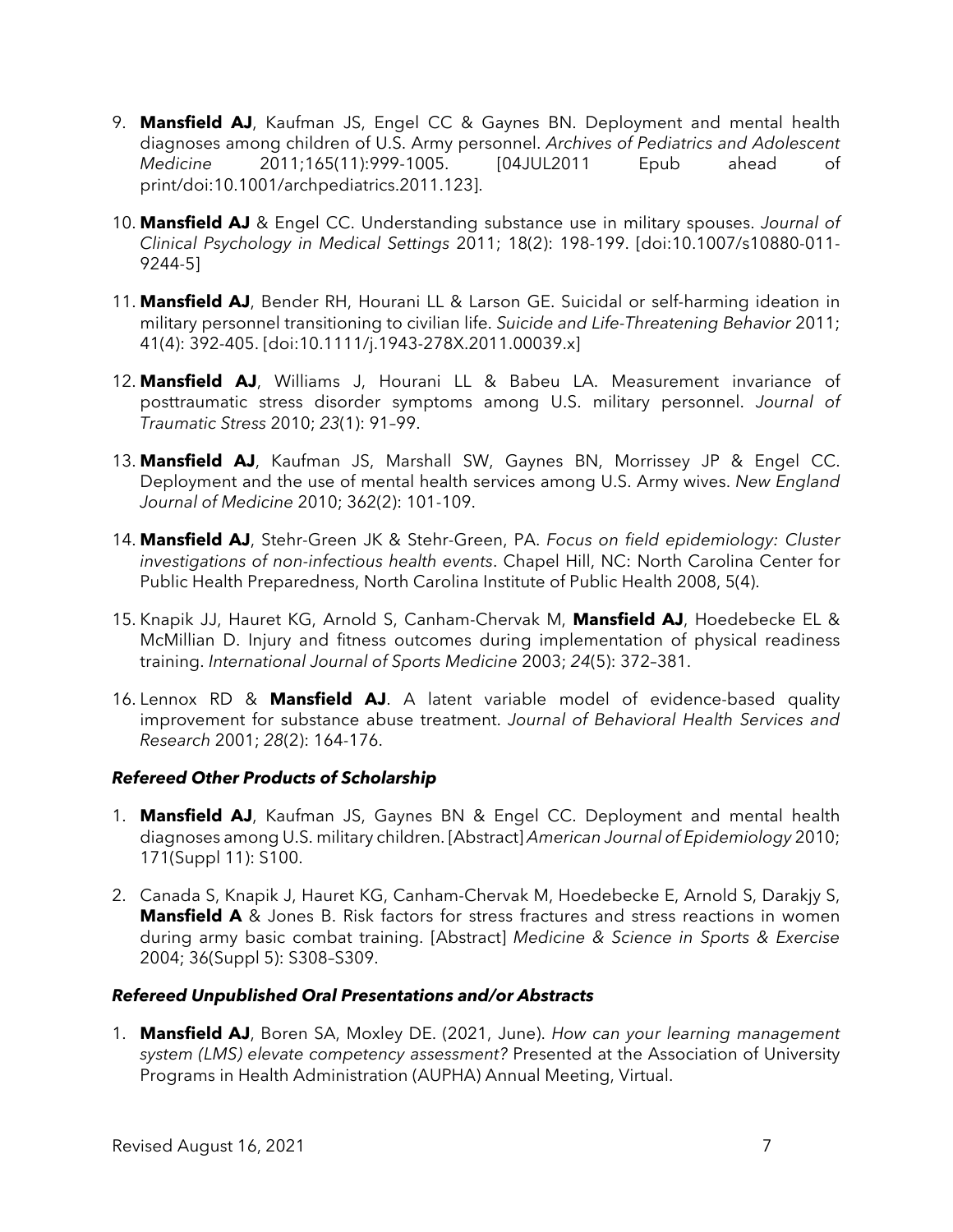- 2. **Mansfield AJ,** Greenbaum MA, Schaper KM, Banducci AN & Rosen CS. (2016, November). *PTSD care among veterans with and without co-occurring substance use disorders.* Presented at the 32nd Annual Meeting of the International Society for Traumatic Stress Studies (ISTSS), Dallas, TX.
- 3. Yamashiro N, Bell C, Masaki K, Nakamoto L, Jensen L, Ward E, Marks ML, Rivera A, Makizuru W, Schaper K, **Mansfield AJ,** Ross GW, Laurel P. (2015, May). *Diagnoses Associated with Death, Hospitalization and ER Visits: The Hospital at Home Program at the VA Pacific Islands Healthcare System*. Poster presented at the Annual Scientific Meeting of the American Geriatrics Society (AGS), National Harbor, MD.
- 4. Yamashiro N, Bell C, Masaki K, Nakamoto L, Jensen L, Ward E, Marks ML, Rivera A, Makizuru W, Schaper K, **Mansfield AJ,** Ross GW, Laurel P. (2015, February). *Diagnoses Associated with Death, Hospitalization and ER Visits: The Hospital at Home Program at the VA Pacific Islands Healthcare System*. Poster presented at the Meeting of the American College of Physicians-Hawaii Chapter, Kaneohe, HI.
- 5. Howell JW & **Mansfield AJ.** (2013, July). *Accessibility of VA Mental Health Care in the Pacific Islands: Impact on families of veterans diagnosed with PTSD*. Presented at the Asian American Psychological Association (AAPA) 2013 Annual Convention, Honolulu, HI.
- 6. **Mansfield, AJ**. (2013, June). *Challenges in Psychiatric Epidemiology: A Primer for All Epidemiologists.* Presented at the 46th Annual Meeting of the Society for Epidemiologic Research (SER), Boston, MA.
- 7. **Mansfield AJ**. (2012, November). *The PTSD experience among spouses/partners of Veterans with PTSD.* Presented at the 28th Annual Meeting of the International Society for Traumatic Stress Studies (ISTSS), Los Angeles, CA.
- 8. **Mansfield AJ,** Bozik Lyman SC, Alie GA. (2012, July). *Effects of PTSD symptoms and treatment on partners of Veterans with PTSD.* Presented at the 29th VA Health Services Research & Development (HSR&D) Service/Quality Enhancement Research Initiative (QUERI) National Conference 2012, National Harbor, MD.
- 9. **Mansfield AJ**. (2011, September). *Parental deployment and the mental health of children in military families.* Presented at the Military Family Research Institute's (MFRI) 2011 International Research Symposium on Military Families, Indianapolis, IN.
- 10. **Mansfield AJ**. (2011, March). *Combat deployment and mental health among military families.* Presented at the Institute on Violence, Abuse and Trauma (IVAT) 8th Annual Hawai'i Conference on Preventing, Assessing & Treating Child, Adolesecent and Adult Trauma, Honolulu, HI.
- 11. **Mansfield AJ**, Kaufman JS, Gaynes BN & Engel CC. (2010, August). *The effects of deployment on mental health service use among children of U.S. Army personnel.* Presented at the 13th Annual Force Health Protection Conference, Phoenix, AZ.
- 12. **Mansfield, AJ**, Kaufman JS, Gaynes BN & Engel CC. (2010, June). *Deployment and mental health diagnoses among U.S. military children.* Presented at the 43rd Annual Meeting of the Society for Epidemiologic Research (SER), Seattle, WA.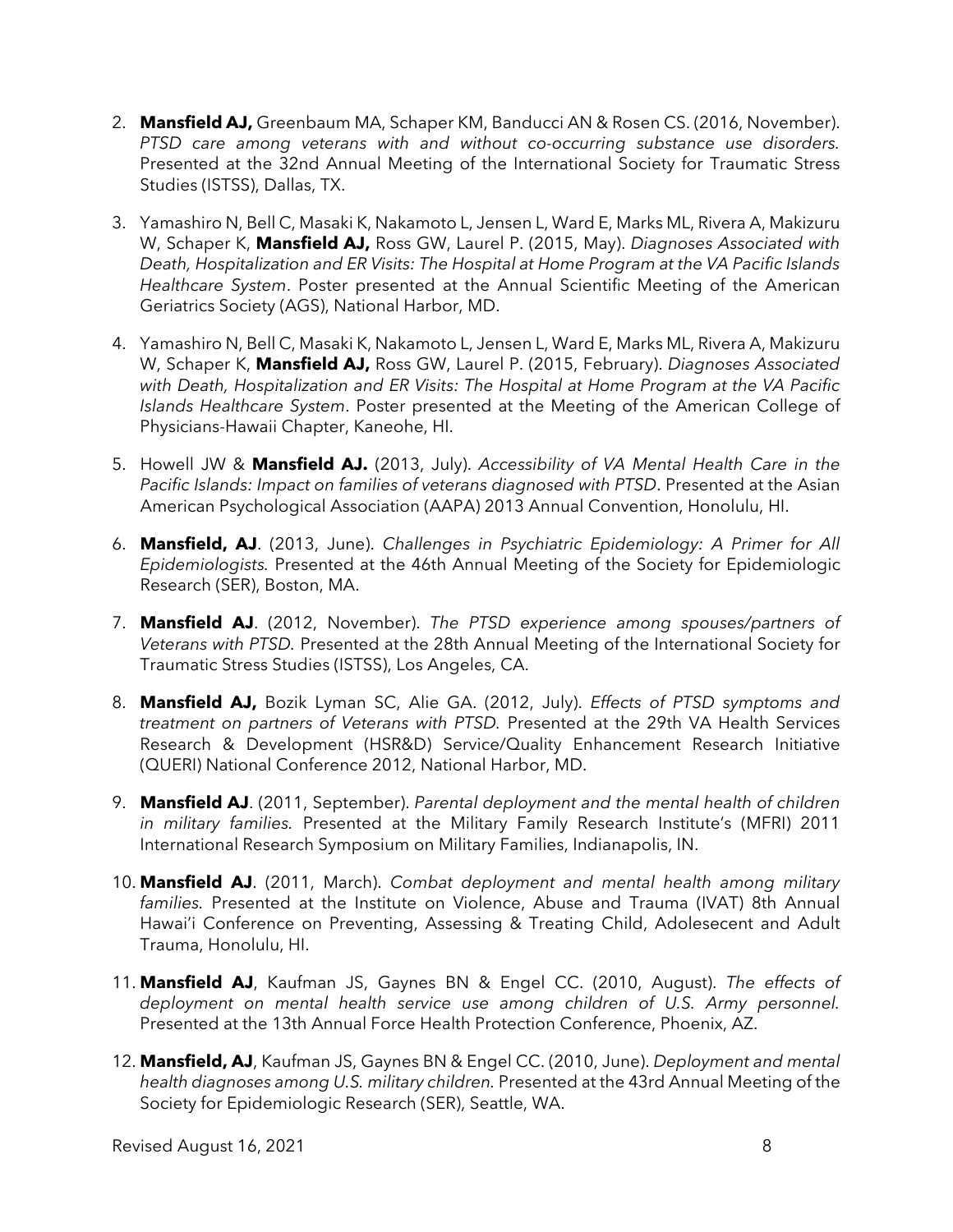- 13. **Mansfield AJ**, Bender RH, Hourani LL & Larson J. (2009, March). *Suicidal ideation in military personnel transitioning to civilian life*. Poster presented at the 48th Navy and Marine Corps Public Health Conference, Hampton, VA.
- 14. Lund ET, Hildabrand AK & **Mansfield AJ**. (2002, August). *Joint Chiefs of Staff (JCS) reference rates for disease and non-battle injury (DNBI): Is there a need for revision? A comparison of JCS rates to DNBI rates from the Balkans.* Poster presented at the 5th Annual Army Force Health Protection & 2nd Annual Department of Defense Population Health & Health Promotion Conference, Baltimore, MD.
- 15. Barker TL, Dydek GJ, **Mansfield AJ** & Jordan NN. (2001, August). *Development and design of a systematic and reproducible process for analyzing clinical health care outcomes*. Poster presented at the Fourth Annual Force Health Protection Conference, Albuquerque, NM.
- 16. Knapik JJ, Hauret K, Canham-Chervak M, Arnold S, McMillian D, **Mansfield AJ**, Hoedebecke EL & Mancuso J. (2001, June). *Evaluation of the new U. S. Army physical training program in basic combat training.* Proceedings of the International Society for Occupational Ergonomics and Safety, Fairfax, VA.
- 17. **Mansfield AJ**. (2001, April). *Body mass index and injury during Army basic combat training*. Paper presented at the Recruit Healthcare Symposium, San Antonio, TX.
- 18. **Mansfield AJ**. (2000, November). *Development and preliminary testing of an instrument to assess compulsive eating behavior.* Poster presented at the 128th Annual Meeting of the American Public Health Association, Boston, MA.
- 19. Scott-Lennox, JA, Rose RC, Parasuraman TV, **Mansfield AJ** & Kawata A. (2000, November). *Defining the social continuum of quality of life*. Poster presented at the Annual Meeting of the International Society on Quality of Life, Vancouver, BC.

# *Other: Non-refereed Papers/Reports*

1. West SL, Gartlehner G, **Mansfield AJ**, Poole C, Tant E, Lenfestey N, Lux LJ, Amoozegar J, Morton SC, Carey TC, Viswanathan M, Lohr KN. Comparative effectiveness review methods: Clinical heterogeneity [internet]. Rockville, MD: Agency for Healthcare Research and Quality; 2010.

#### *Other: Non-Refereed Presentations and Speeches*

- 1. **Mansfield AJ**. (2020, August). *Flexible online course design: Best practices and potential pitfalls.* Presented to UNC-Chapel Hill Department of Health Policy and Management Faculty, Chapel Hill, NC.
- 2. **Mansfield AJ**. (2020, May). *Sakai best practices for instructors.* Self-contained digital presentation delivered to UNC-Chapel Hill Department of Health Policy and Management Faculty, Chapel Hill, NC.
- 3. **Mansfield AJ**. (2020, March). *The UNC Check-In app: UNC's instructional tech toolkit at work.* Invited to present at the UNC Center for Faculty Excellence Showcase on Teaching, Chapel Hill, NC [Meeting postponed due to Covid-19].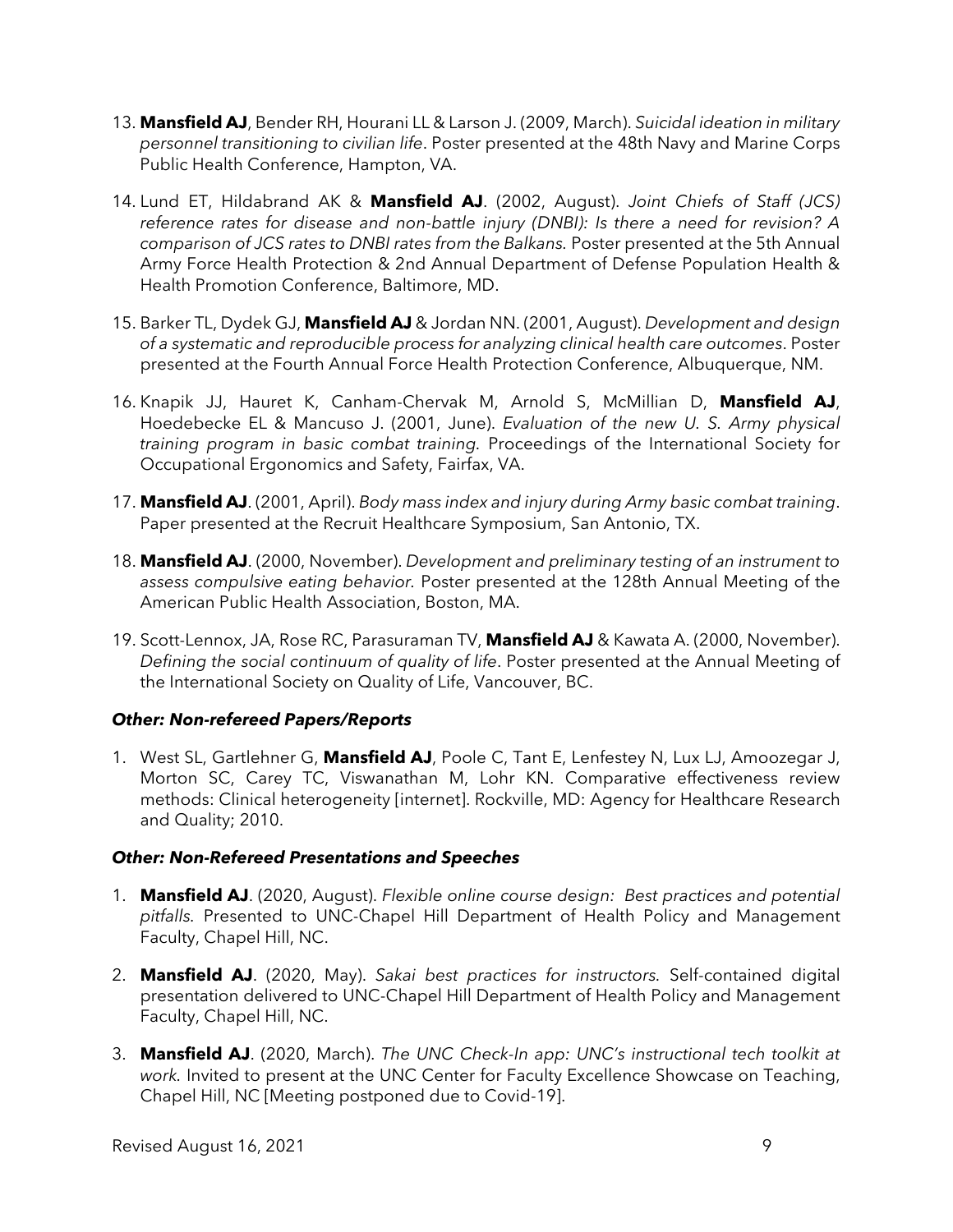- 4. **Mansfield AJ**. (2017, March). *Redesign of Statistical Methods for Health Policy and Management.* Presented at the UNC Center for Faculty Excellence Showcase on Teaching, Chapel Hill, NC.
- 5. **Mansfield AJ**. (2015, May). *Decision Trees: A Means to Address Healthcare Access & Delivery in the VA Pacific Islands Healthcare System.* Presented at the Department of Veterans Affairs, Pacific Islands Healthcare System Grand Rounds, Honolulu, HI.
- 6. **Mansfield AJ.** (2014, January). *Carving out a Career Niche in Public Health and Health Care*. Invited talk at the Office of Public Health Studies, University of Hawaii at Manoa, Honolulu, HI.
- 7. **Mansfield AJ**. (2010, May). *Deployment and mental health service use among U.S. spouses and children.* Presented at the Department of Veterans Affairs, Pacific Islands Health Care System Conference, Honolulu, HI.
- 8. **Mansfield AJ**. (2010, March). *Deployment and mental health service use among U.S. Army wives.* Presented at the U.S. Army 3-Star Spouse Conference, Washington, DC.
- 9. **Mansfield AJ**. (2010, March). *Deployment and mental health service use among U.S. Army wives.* Presented at the Governor's Focus on Returning Combat Veterans and their Families: Substance Abuse and Mental Health Services, Raleigh, NC.

# **TEACHING ACTIVITIES**

# *Full Courses-Instructor*

- *Statistical Methods for Health Policy and Management (HPM 671, formerly HPM 470; Taught residentially and in executive in-person/online hybrid format):* 3-credit course, Department of Health Policy and Management, University of North Carolina at Chapel Hill, 2016–present
	- o *Fall 2021*: 52 master's students
	- o *Fall 2020 (2 sections):*
		- Residential, 28 master's students
		- **Executive, 36 master's students**
	- o *Fall 2019 (2 sections):*
		- Residential, 33 master's students
		- Executive, 17 master's students
	- o *Fall 2018 (2 sections):*
		- Residential, 39 students (1 doctoral student, 38 master's)
		- **Executive, 34 master's students**
	- o *Fall 2017 (2 sections):*
		- Residential, 35 master's students
		- **Executive, 40 master's students**
	- o *Fall 2016 (2 sections):*
		- Residential, 37 students (36 master's, 1 graduate non-degree)
		- **Executive, 30 master's students**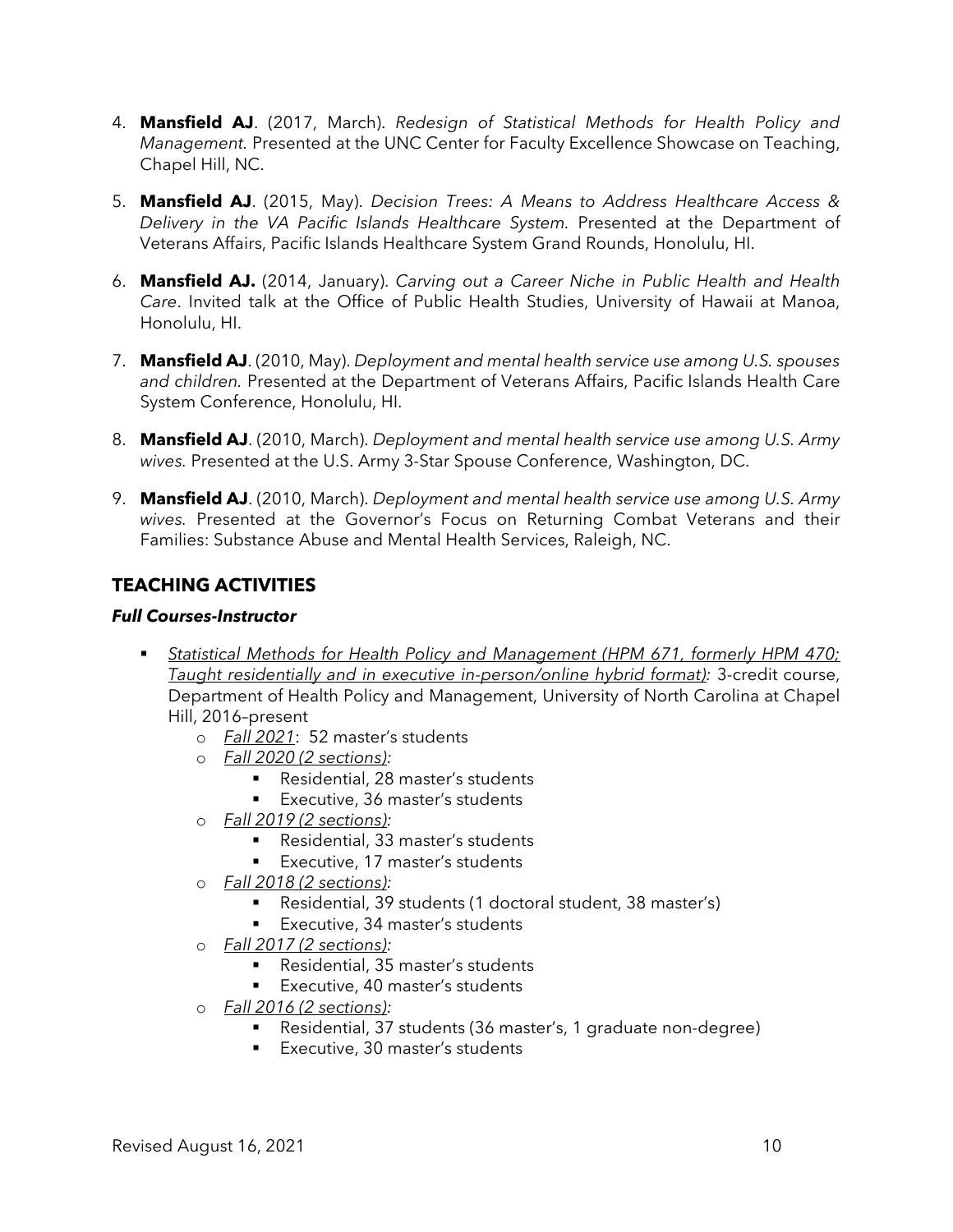- *Operations Research for Healthcare Systems (HPM 770, Residential)*: 3-credit course, Department of Health Policy and Management, University of North Carolina at Chapel Hill, 2016–present.
	- o *Spring 2021:* 39 students (4 doctoral, 35 master's)
	- o *Spring 2020:* 49 students (5 doctoral, 44 master's)
	- o *Spring 2019:* 57 students (2 doctoral, 55 master's)
	- o *Spring 2018 (2 sections):*
		- Section 001, 26 students (3 doctoral, 22 master's, 1 bachelor's)
		- Section 002, 28 students (27 master's, 1 doctoral student)
	- o *Spring 2017 (2 sections):*
		- Section 001, 37 students (1 doctoral student, 28 master's, 7 bachelor's, 1 graduate non-degree)
		- Section 002, 32 students (1 doctoral, 28 master's, 3 bachelor's)
	- o *Spring 2016 (2 sections):*
		- Section 001, 23 master's students
		- Section 002, 31 students (1 doctoral, 30 master's)
- *Operations Research for Healthcare Systems (HPM 779, Executive, in-person/online hybrid format):* 4-credit course, Department of Health Policy and Management, University of North Carolina at Chapel Hill, 2016–present.
	- o *Spring 2021:* 16 master's students
	- o *Spring 2020:* 33 master's students
	- o *Spring 2019:* 35 students (33 master's, 2 doctoral students)
	- o *Spring 2018:* 26 master's students
	- o *Spring 2017:* 27 master's students
	- o *Spring 2016:* 37 master's students
- *SAS and Data Management (EPID 700):* 3-credit course, Department of Epidemiology, University of North Carolina at Chapel Hill, (Data not available on exact enrollment; ~30 master's and doctoral students per year).
	- o *Fall 2008:*
	- o *Fall 2007:*
	- o *Fall 2005:*
	- o *Fall 2004:*

#### *Guest Lectures & Seminars*

- *Health Care for Military & Veteran Populations* (Guest lecture), Presented to HPM 754 students (Health Care in the United States: Structure and Policy, taught by Dr. Ciara Zachary), Department of Health Policy and Management, University of North Carolina at Chapel Hill, Chapel Hill, NC, 2020.
- *[Presentation on my professional background and experience] (*Guest lecture*),* Presented to SPHG 101 students (Undergraduate Seminar in Exploring Public Health Fields, taught by Dr. Greg Bocchino), Gillings School of Global Public Health, University of North Carolina at Chapel Hill, Chapel Hill, NC, 2019.
- *[Presentation on my professional background and experience] (*Guest lecture*),* Presented to HPM 873 students (Doctoral Seminar in Health Services Research, taught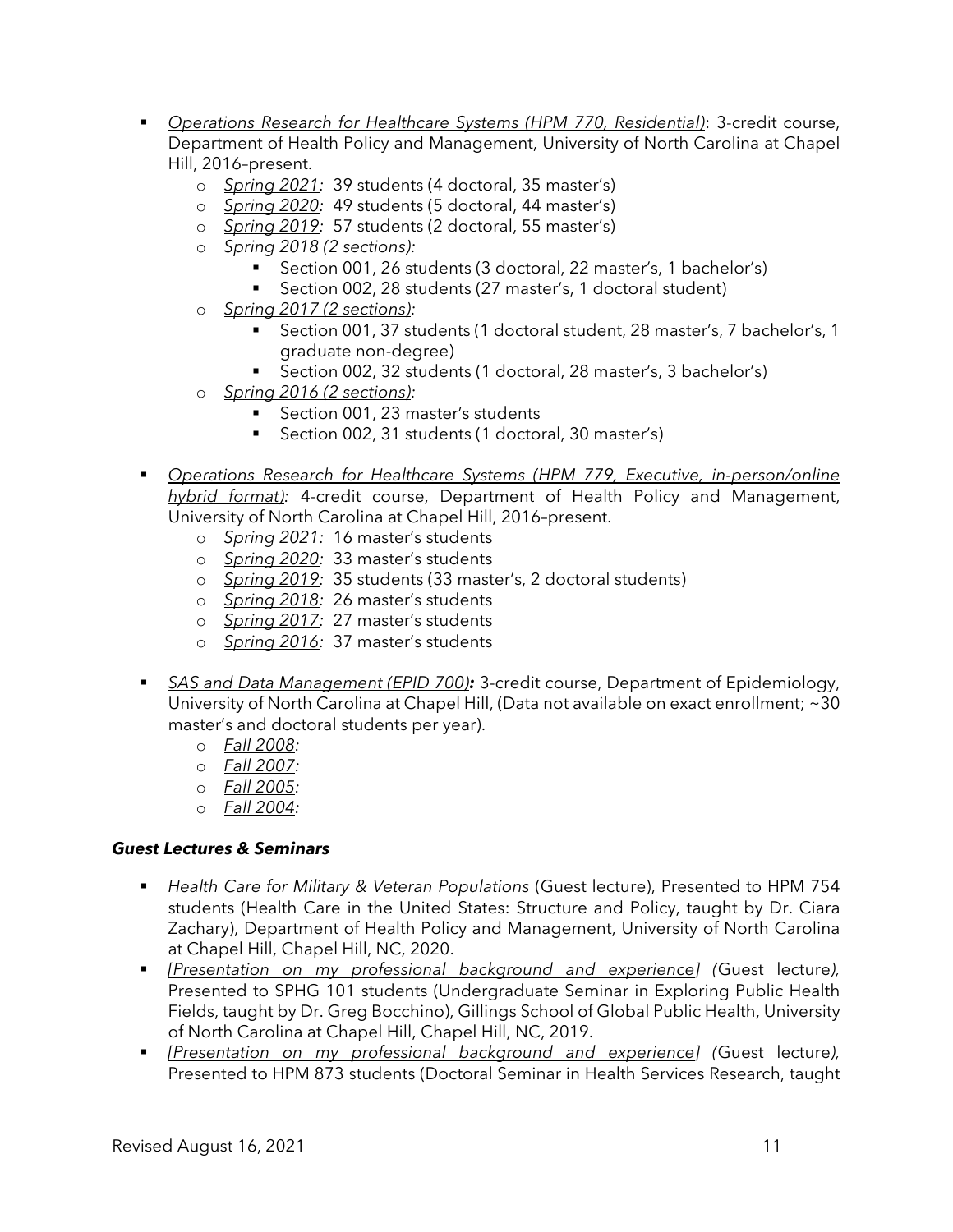by Drs. Mark Holmes and George Pink), Department of Health Policy and Management, University of North Carolina at Chapel Hill, Chapel Hill, NC, 2019.

- *Health Care for Military & Veteran Populations* (Guest lecture, online), Presented to HPM 753 students (Health Care in the United States: Structure and Policy, taught by Dr. Susan Helm-Murtagh), Department of Health Policy and Management, University of North Carolina at Chapel Hill, Chapel Hill, NC, 2019.
- *Health Care for Military & Veteran Populations* (Guest lecture), Presented to HPM 754 students (Health Care in the United States: Structure and Policy, taught by Dr. John Staley), Department of Health Policy and Management, University of North Carolina at Chapel Hill, Chapel Hill, NC, 2019.
- *P-Values and Confidence Intervals (*Guest lecture*),* Presented to HPM 885 students (Doctoral Seminar in Health Services/Health Policy Research Methods, taught by Dr. Sarah Birken), Department of Health Policy and Management, University of North Carolina at Chapel Hill, Chapel Hill, NC, 2019, 2017.
- *Health Care for Military & Veteran Populations* (Seminar), Recorded module for HPM 795 (Introduction to Healthcare: Organization and Policy), part of health concentration for eMBA program at the Kenan-Flagler School of Business, University of North Carolina at Chapel Hill, Chapel Hill, NC, 2016.

# *Teaching Assistant*

- *Methods in Field Epidemiology:* Online course (Teaching Assistant for Dr. Pia MacDonald), Department of Epidemiology, University of North Carolina at Chapel Hill, Chapel Hill, NC, 2006 (30 graduate students).
- *Theory and Quantitative Methods in Epidemiology:* 5-credit course (Teaching Assistant for Dr. Charlie Poole), Department of Epidemiology, University of North Carolina at Chapel Hill, Chapel Hill, NC, 2005 (45 graduate students).
- *Psychological and Social Theories of Health Behavior:* 3-credit course (Teaching Assistant for Dr. Brenda DeVellis), Department of Health Behavior and Health Education, University of North Carolina at Chapel Hill, Chapel Hill, NC, 1998 (40 graduate students).

# *Student Mentoring & Academic Advising*

# *Department of Health Policy and Management, Gillings School of Global Public Health, University of North Carolina at Chapel Hill*

*Doctoral Mentor*

- Juan Yangüela, (PhD Candidate, Class of 2024)
- **ISABEL Adder (PhD Candidate, Class of 2022, co-advisor with Kristen Hassmiller** Lich)
- Hailey James, (PhD, 2021)

# *Dissertation Chair*

- Brian Sang'utei, (DrPH Candidate, Class of 2023)
- Hailey James, (PhD, 2021, co-chair with George Pink), Title: *What happens when hospitals no longer have a volume incentive? Examining the effects of Maryland hospitals' responses to Global Budget Revenue*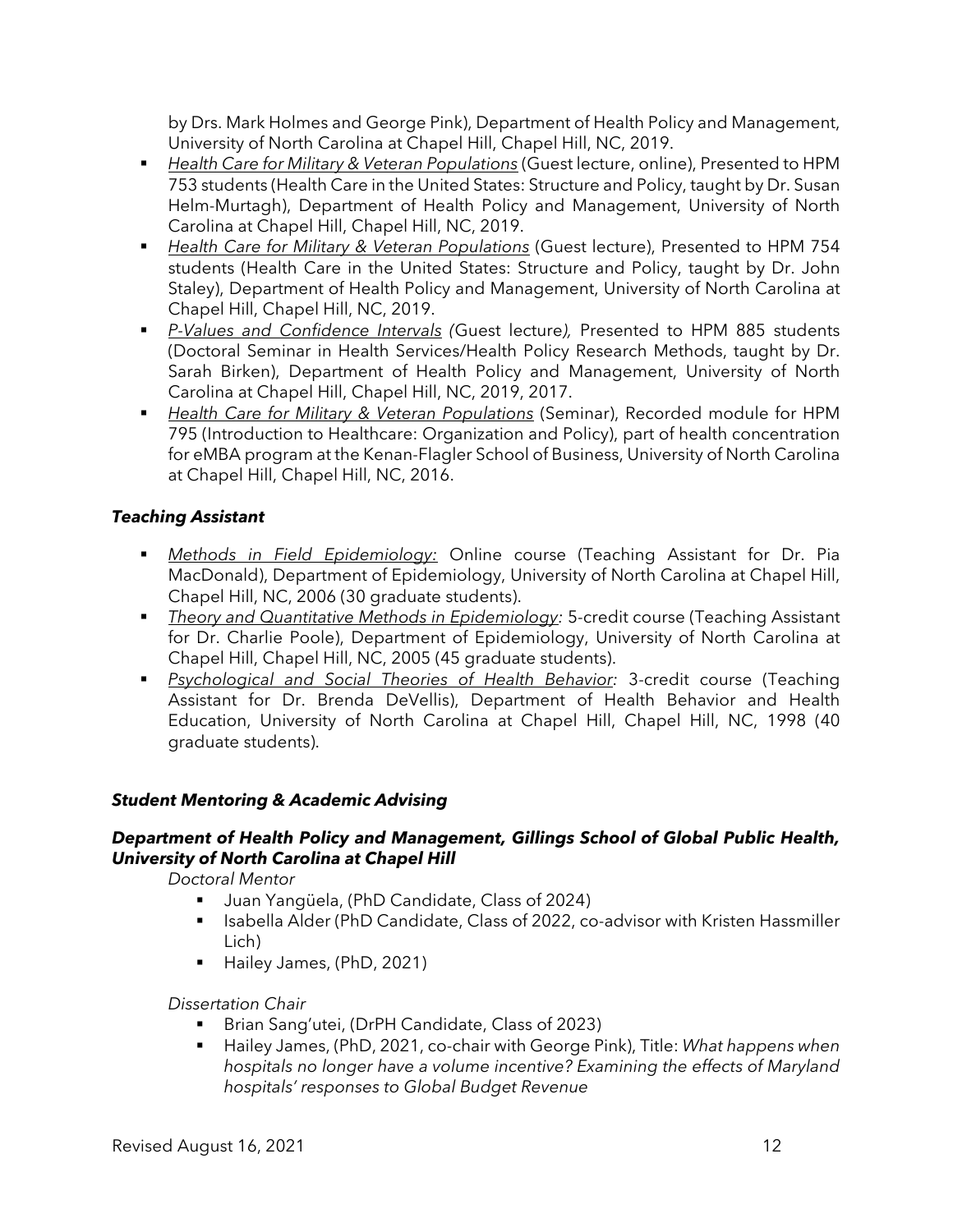Theresa (Tracie) Lattimore, (DrPH Candidate, Class of 2021), Title: *Seeing concussion research in a new light: Process recommendations for innovating through stratified medicine (PRISM)*

*Masters Paper Reader*

- Chidera Agwu, (MSPH, 2020, first reader), Title*: An economic evaluation of the Malawi Surgical Initiative: A case study of orthopedic trauma surgeries at Kamuzu Central Hospital*
- Paige Ottmar, (MSPH, 2019, first reader), Title*: The application of human factors engineering in re-designing the electronic health record*
- Kathryn Buckland, (MSPH, 2018, second reader), Title: Program evaluation: A *joint venture between the Department of Veterans Affairs (VA) and Department of Defense (DoD) at the Fayetteville Rehabilitation Center (FRC)*

*Academic Mentor-Master's Programs*

- Michael Irwin, MHA Candidate, Class of 2023
- Archana Josyula, MHA Candidate, Class of 2023
- Ashtyn Neuwirth, MSPH Candidate, Class of 2023
- Cameron Mardan, MHA Candidate, Class of 2022
- Sana Matloub, MHA Candidate, Class of 2022
- Alivia Peay, MHA Candidate, Class of 2022 (AY 2020-21 only)
- Alexander Simmons, MHA Candidate, Class of 2022
- Reagan Hollan, MHA, 2021
- Melissa McCraw, MHA, 2021
- Roger (Garrett) Powell, MHA, 2021 (AY 2020-21 only)
- Claudia Ringel, MHA, Class of 2021 (AY 2019-20 only)
- Luzita Francis, MHA/MSIS, Class of 2020
- **Spencer Gardner, MHA, 2020**
- Ushua Hobbs, MHA 2020 (AY 2018-19 only)
- **Anna Davis, MHA, 2019**
- Nicole Gonzalez-Hermosillo Holtz, MHA, 2019
- Ekaterina (Kate) Medynskaya, MHA, 2019
- Paige Ottmar, MHA/MSIS, 2019
- Trini Thach, MHA, 2019
- Kelly Walker, MSPH, 2019
- **Jordan Massey, MHA, 2018**
- **Whitney Clark, MHA, 2017**
- Amelia Forbes, MHA, 2017
- Lillian (Lila) Stanton, MHA, 2017

# *The Ohio State University, College of Public Health, Department of Epidemiology*

*Committee Member*

**Samit Sunny Roy, MSPH, 2013**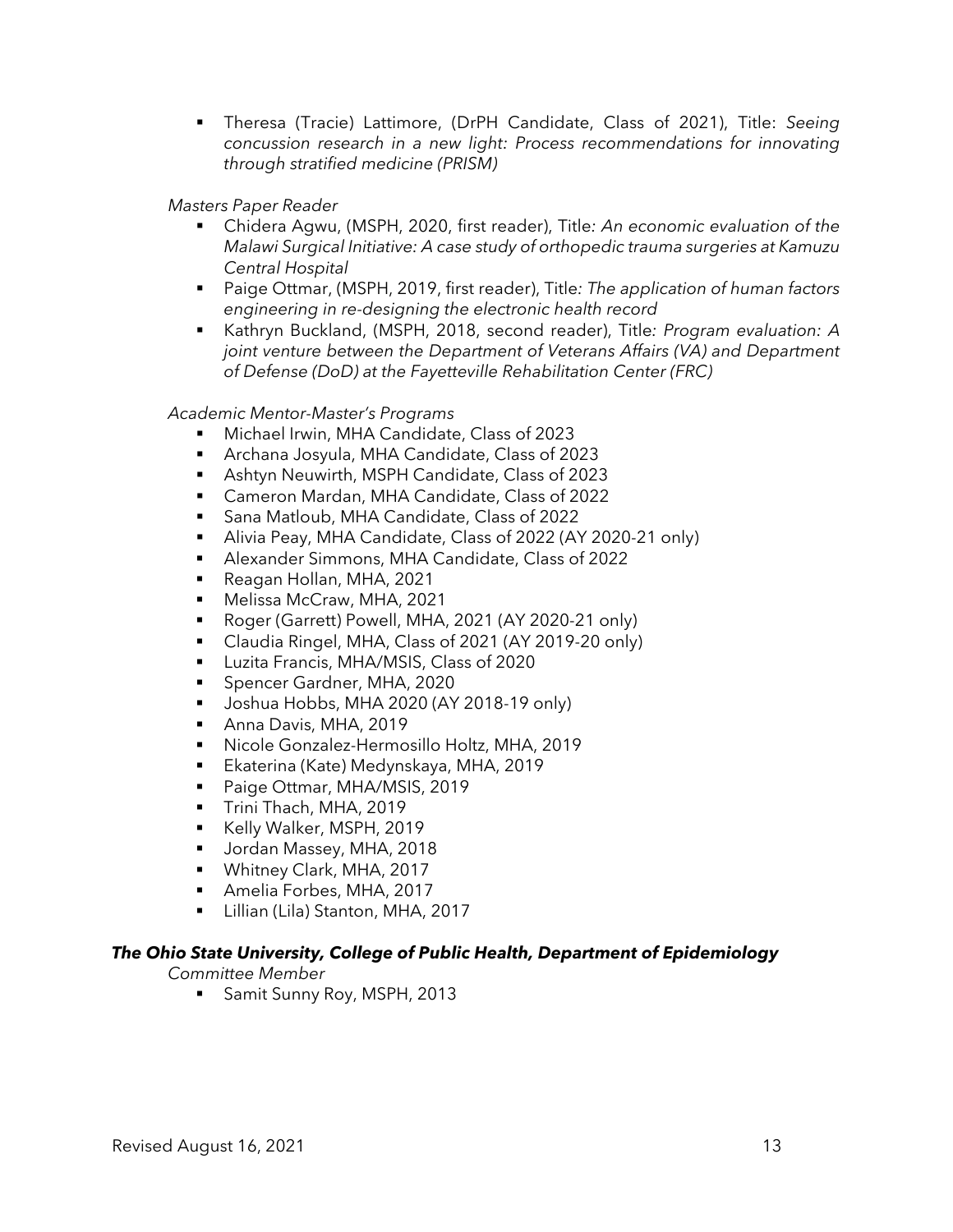### *Other Mentoring*

#### *Department of Health Policy and Management, Gillings School of Global Public Health, University of North Carolina at Chapel Hill*

*Faculty Mentor*

Megan Berlinger, (*February 2021–present*)

# **GRANTS**

#### *Completed Grants*

VA Health Services Research & Development 10/01/2014 – 6/30/2016 Merit Pilot Program \$100,000 *Fee Basis vs. in-VA Mental Health Care among Veterans* 1I21HX001503-01A1 Role: PI

The goal of this project was to assess patient and facility factors associated with mental health care paid for by the VA, but provided outside of VA facilities (Fee Basis; also called non-VA care or contract care), growth trends and deviations from expected use of Fee Basis care for mental health.

VA Health Services Research & Development 4/01/2014 - 3/31/2015 Quality Enhancement and Research Initiative (QUERI) Program \$100,000 *SUD Treatment for Dually Diagnosed Patients in PTSD Outpatient Programs* 1I21HX001527-01

Role: Co-I (*PI: Tiet, VA Palo Alto Health Care System*)

The goal of this project was to identify modifiable factors associated with PTSD programs serving a higher percentage of patients with SUD, programs providing evidence-based treatment to PTSD/SUD patients, and models of systemic assessment and monitoring of PTSD and SUD outcomes.

VA Health Services Research & Development 4/01/2013 – 3/31/2015 Quality Enhancement and Research Initiative (QUERI) Program \$100,000 *Access to PTSD Care among Veterans with and without Substance Use Diagnoses* 1I21HX001194-01

Role: PI

The goal of this project was to better understand (a) geographic differences in dose and setting of PTSD care delivered in the VA, (b) how co-occurring substance use disorders (SUD) affect VA patients' access to treatment for PTSD, (c) characteristics of VA facilities that do a better job of providing sufficient care for Veterans with both PTSD and SUD, and (d) identifying facilities that may be potential sources of information on best practices in reducing barriers to care for Veterans with PTSD and SUD.

# *Other Projects*

National Center for PTSD 3/01/2011 – 9/30/2011 *Effects of PTSD Symptoms and Treatment on Partners of Veterans with PTSD* \$50,000